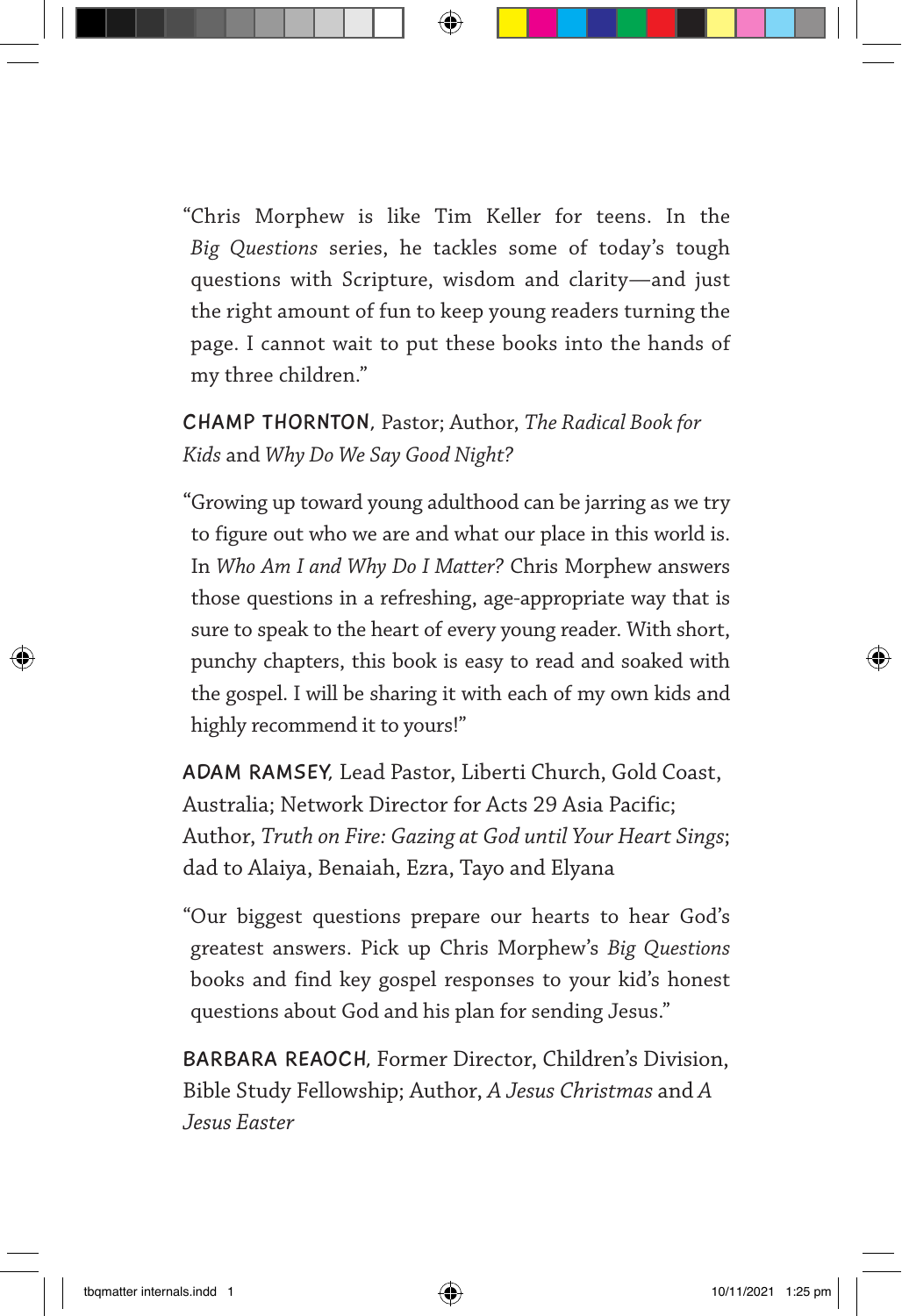"Passing the faith down to the next generation can seem like a daunting task. Add to that the fact that Christians must also train the next generation to engage skeptics in our faith, and it can seem like an impossibility. This is why I'm thankful for Chris's book, *Who Am I and Why Do I Matter?* He takes one of the core truths of Scripture and explains it in a way that middle-schoolers (and their parents) can understand. I can't wait to put this into my children's hands, and also encourage them to put it into the hands of their unbelieving friends."

JOHN PERRITT, Director of Resources, Reformed Youth Ministries; Author, *Insecure: Fighting Our Lesser Fears with a Greater One*; Host, Local Youth Worker Podcast; father of five

"In *Who am I and Why Do I Matter?* Chris Morphew answers two of the most important questions teenagers are asking today. While he writes in a manner that is accessible to those as young as pre-teens, the content is theologically rich and applicable for students of all ages. The chapters are quick, clear and easy to read. I'm grateful for this book!"

#### DREW HILL, Author, *Alongside: Loving Teenagers with the Gospel*

"Chris spends his days around young people, and you can tell—his writing is readable, biblical and full of stories. Our young people are being told they can be whoever they want to be. This book tells them who they were created to be. It's a better answer!"

#### ED DREW, Director, Faith in Kids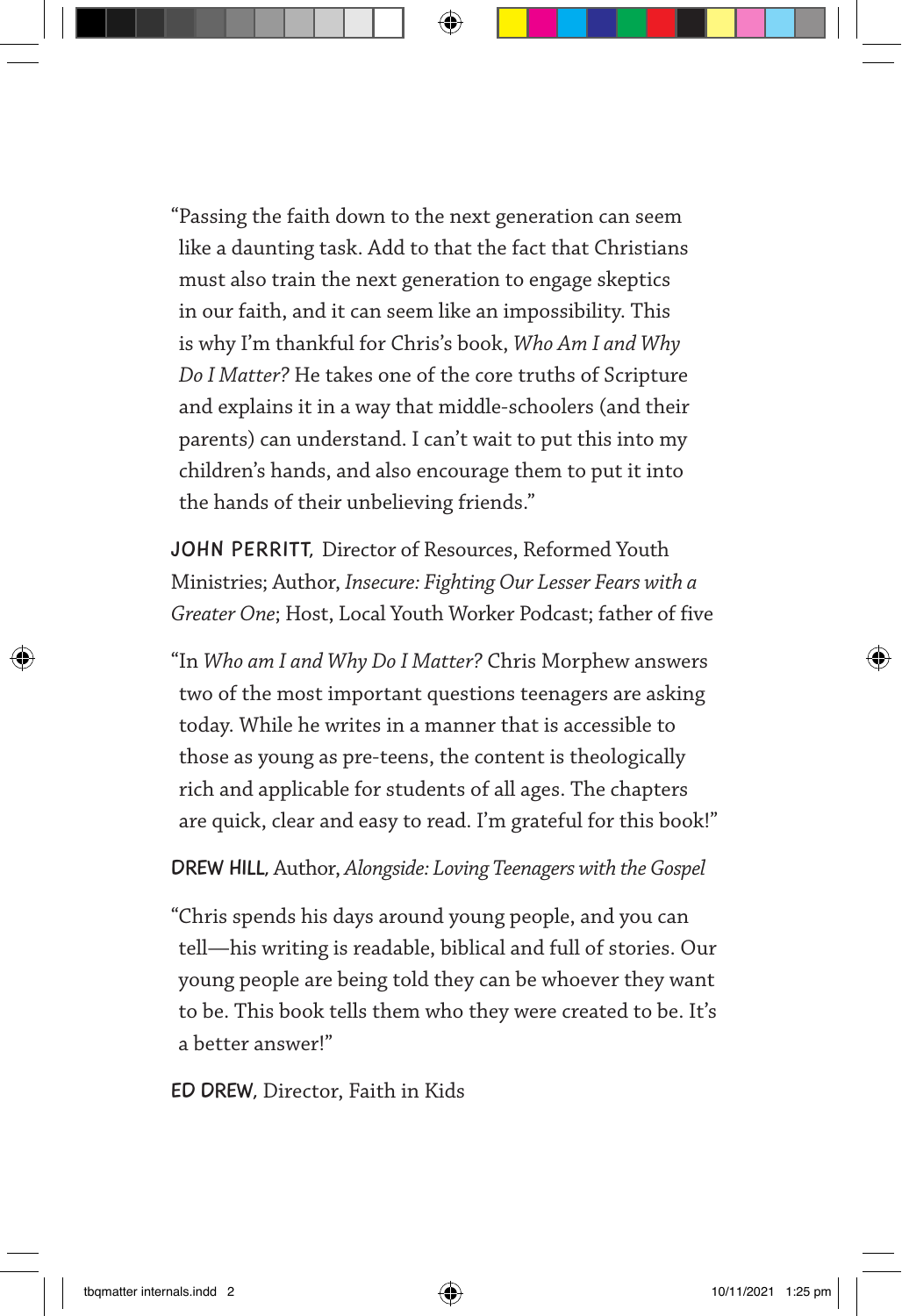# WHO AMI **AND** WHY DO MATTER?

# **CHRIS MORPHEW**

Illustrated by Emma Randall

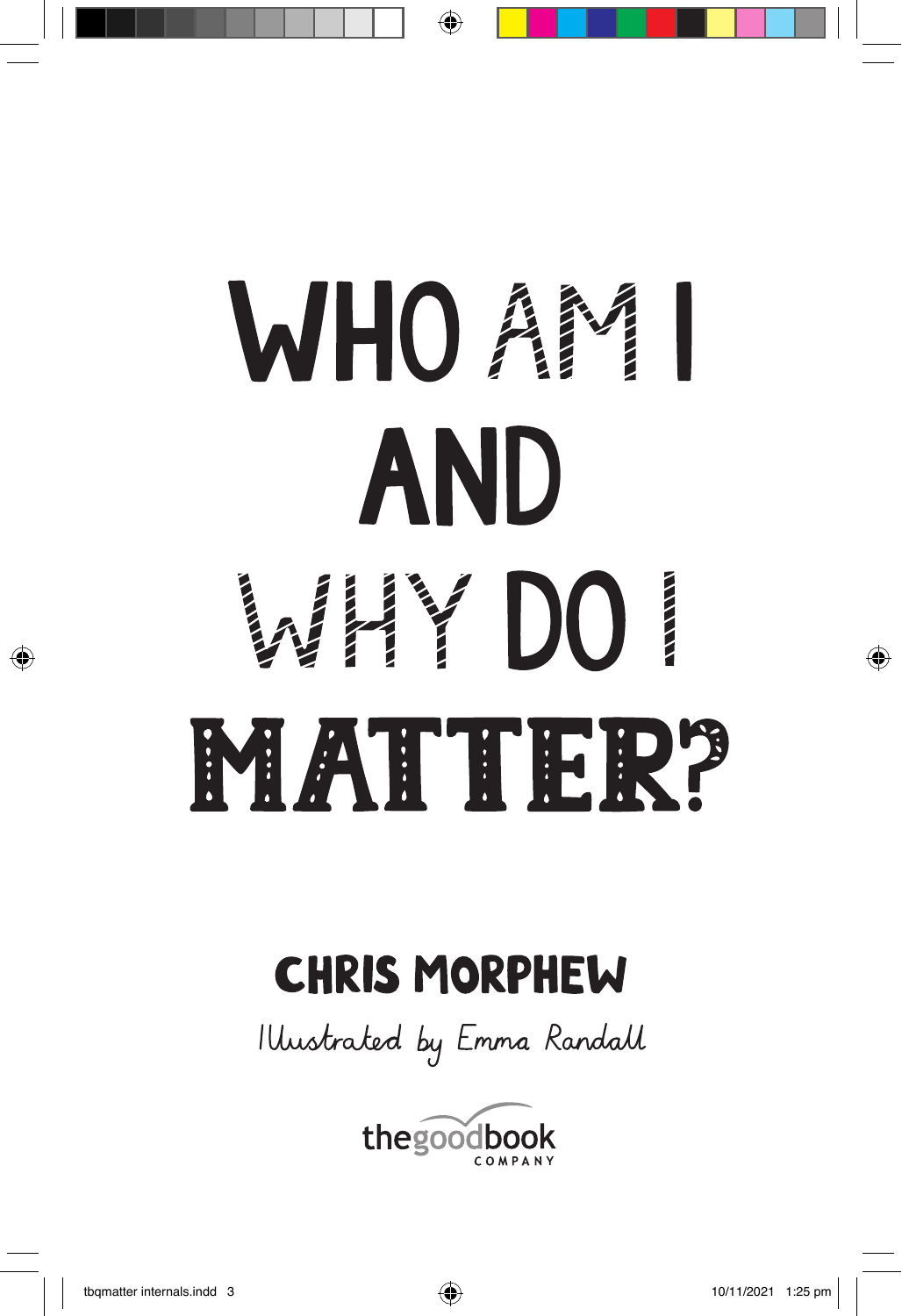*To Liam and Alec, may you never forget who Jesus says you are*

Who Am I and Why Do I Matter? © Chris Morphew 2022

Published by: The Good Book Company



thegoodbook.com | thegoodbook.co.uk thegoodbook.com.au | thegoodbook.co.nz | thegoodbook.co.in

Unless indicated, all Scripture references are taken from the Holy Bible, New International Version. Copyright © 2011 Biblica. Used by permission.

All rights reserved. Except as may be permitted by the Copyright Act, no part of this publication may be reproduced in any form or by any means without prior permission from the publisher.

Chris Morphew has asserted his right under the Copyright, Designs and Patents Act 1988 to be identified as author of this work.

ISBN: 9781784986988 | Printed in the UK

Illustrated by Emma Randall | Design by André Parker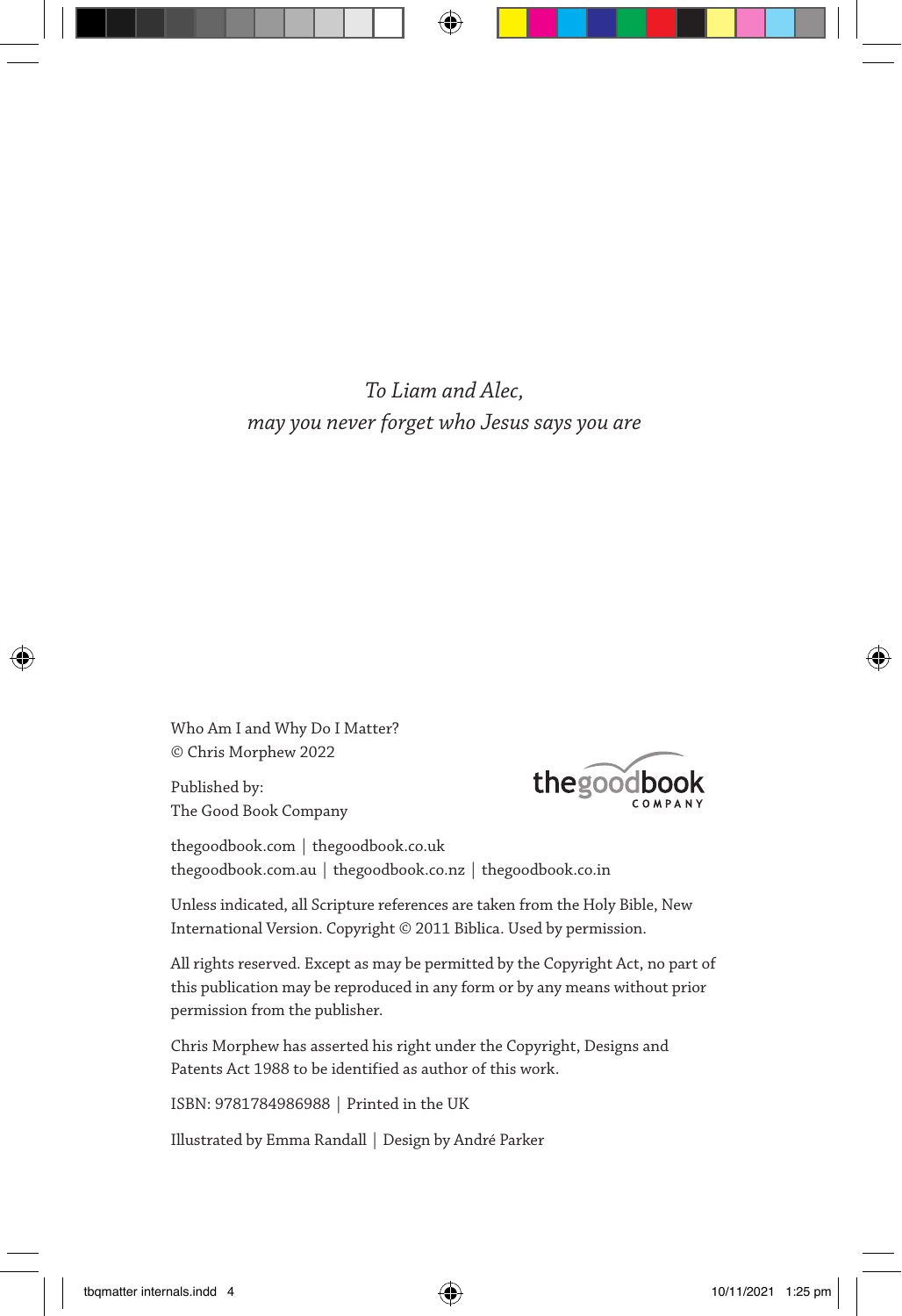## Contents

| 1. Searching for the real you             | 7  |
|-------------------------------------------|----|
| 2. How do I know I matter?                | 13 |
| 3. Why can't I just be true to myself?    | 21 |
| 4. Why can't I just listen to my friends? | 29 |
| 5. How can I find real freedom?           | 37 |
| 6. Who does God say I am?                 | 43 |
| 7. What about all the ways I mess up?     | 51 |
| 8. What difference does God make?         | 61 |
| 9. Following the way of Jesus             | 69 |
| 10. Resting in the love of Jesus          | 77 |
| References                                | 85 |
| Thank yous                                | 87 |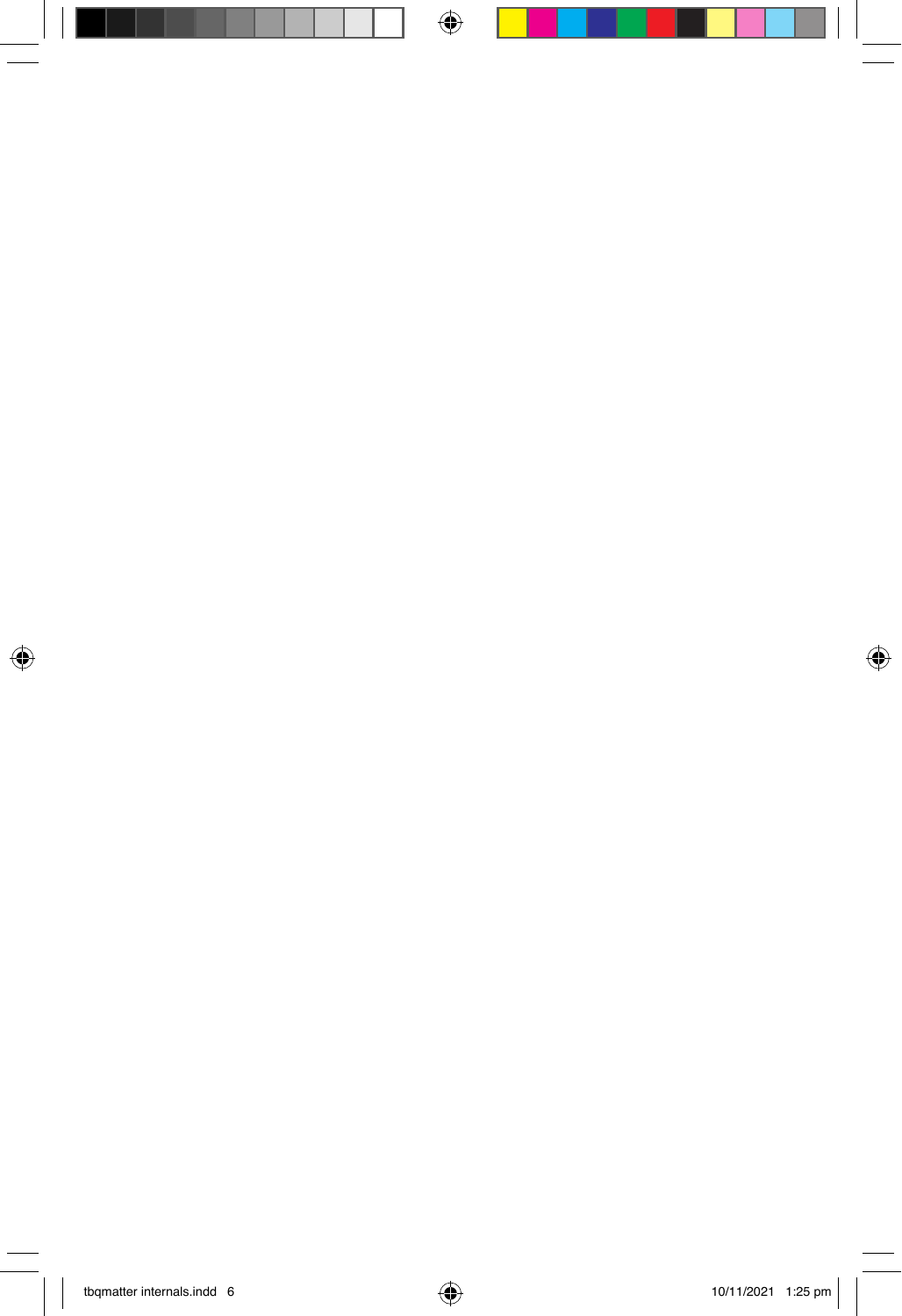

A little while back, one of my students at school came to me with a problem.

This girl had moved here from a different school at the beginning of the year, but from what I could tell, she'd settled in really quickly.

She had a bunch of hobbies she really enjoyed and she was already making the most of our school's sport and music and drama programs.

She'd found a fantastic group of friends to hang out with. She had awesome, supportive parents who loved her.

She was fun and enthusiastic and outgoing. On the outside, it seemed like everything was going great for her.

On the inside, it was a different story.

When I asked her what was wrong, it took her a minute to find the words.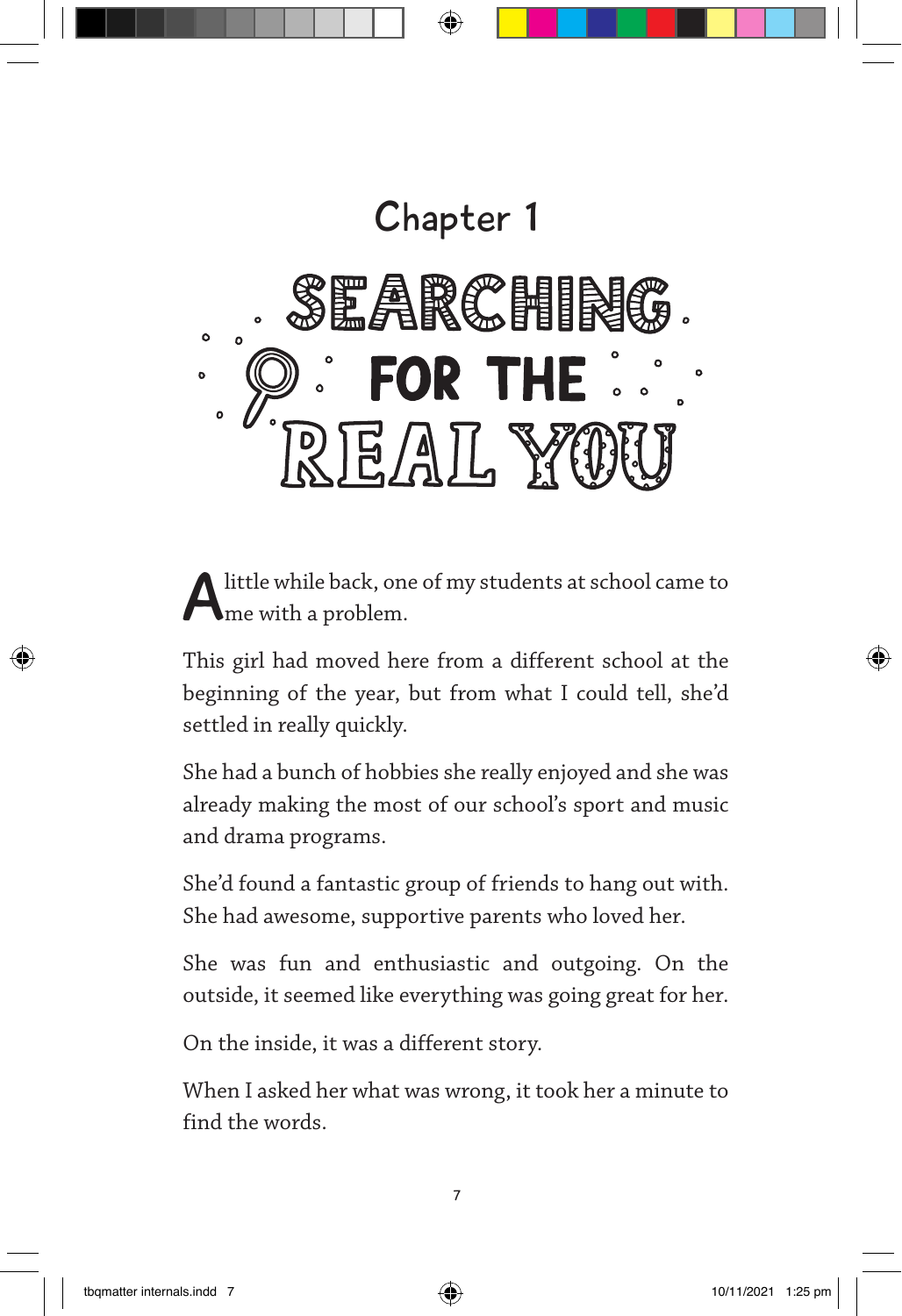"I don't know," she said. "I just—sometimes I just feel like I don't even know who I am. Like, when I'm with one group of friends, I act one way—but then, when I'm with another group of friends, I'm like a completely different person. So how do I know which version of me is the real one?"

"Well," I said slowly, "who are the friends you feel most comfortable around? Where do you most feel like you don't have to act a certain way—like you can just relax and be yourself?"

She listed off the names of a handful of friends and then said, "Yeah, I know I can be myself in front of them, but..."

She trailed off and stared out the window.

After a long moment, she said, "But what if it's all acting? How do I know who the real me even is?"

## **DADADADADA**

Sooner or later, I think we all run into questions like this—because unfortunately, figuring out who you really are turns out to be way more complicated than it sounds.

Do you ever look at those people you know who seem to be so effortlessly confident and popular and easygoing—those people who seem like they've got it all figured out—and wonder how they do it? How do they just know the right thing to say and the right way to act in every situation?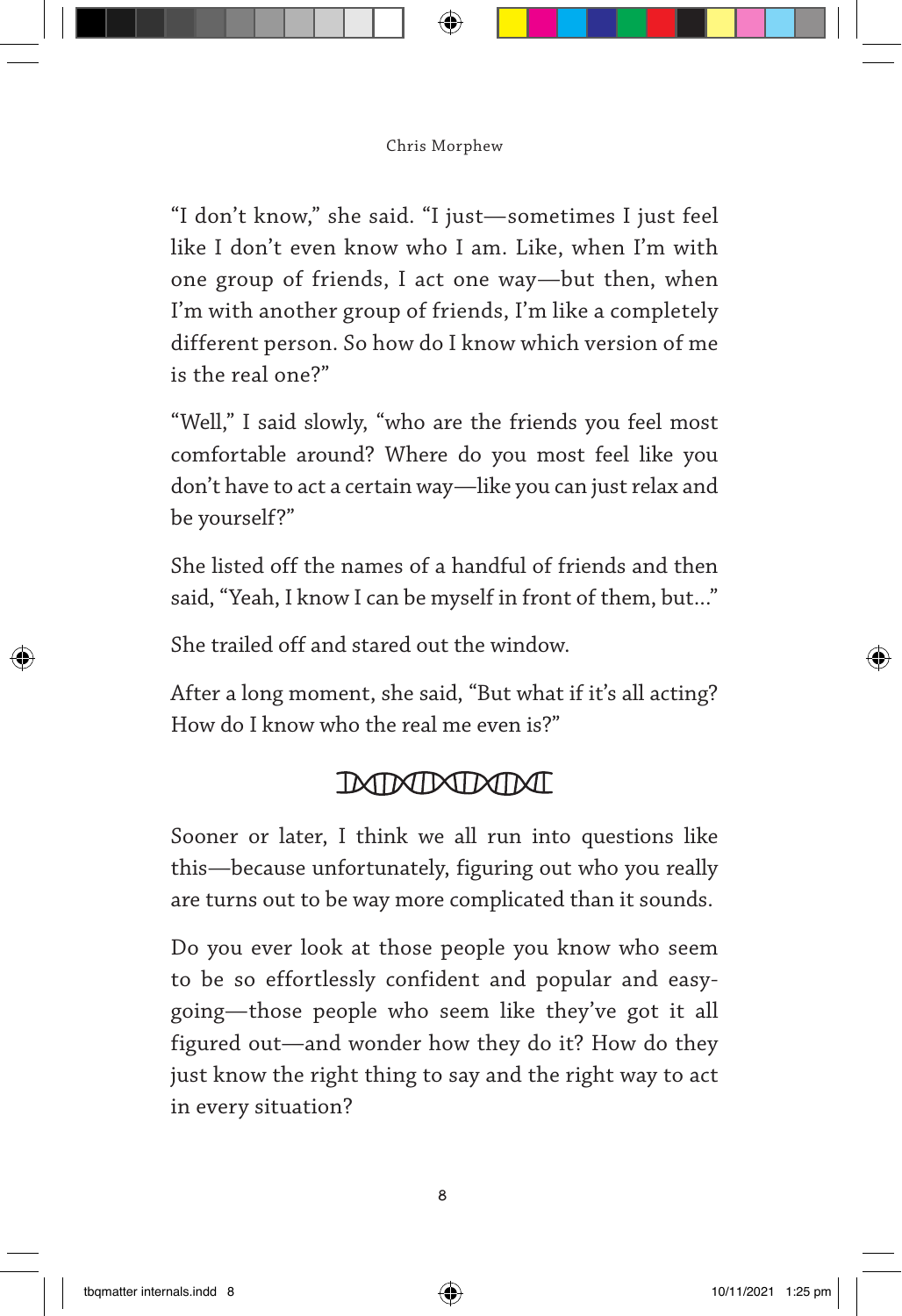Or maybe you *are* one of those people who seem to have it all figured out, and so you know the truth: that it's not as easy as it seems. You might look confident on the outside, but on the inside, you just feel anxious and exhausted because it turns out that looking effortless takes a lot of effort. You have a feeling that if people knew the truth about your life, they might not be so jealous after all.

### **DATIMUMUMIMI**

Or do you ever feel weighed down by other people's expectations for your life? Does it feel like you can never slow down—like you're constantly working and working to measure up to the standards that other people have set for you? Do you struggle with the nagging feeling that even if you *do* keep working, it still won't be enough—that no matter how hard you try, you might *never* measure up?

Or is it kind of the opposite? Does it feel like no one expects you to ever measure up to *anything*—like they all just think you're a bit annoying and useless? Do you wonder whether it even makes any difference whether you're here or not?

Or maybe it's not *other* people's expectations that are stressing you out. Maybe it's your *own* impossible standards. You have this ideal version of yourself in your head—a version of you who's smarter or more confident or more successful or better looking or all of the above but no matter how hard you work to become that person, you can never quite seem to get there.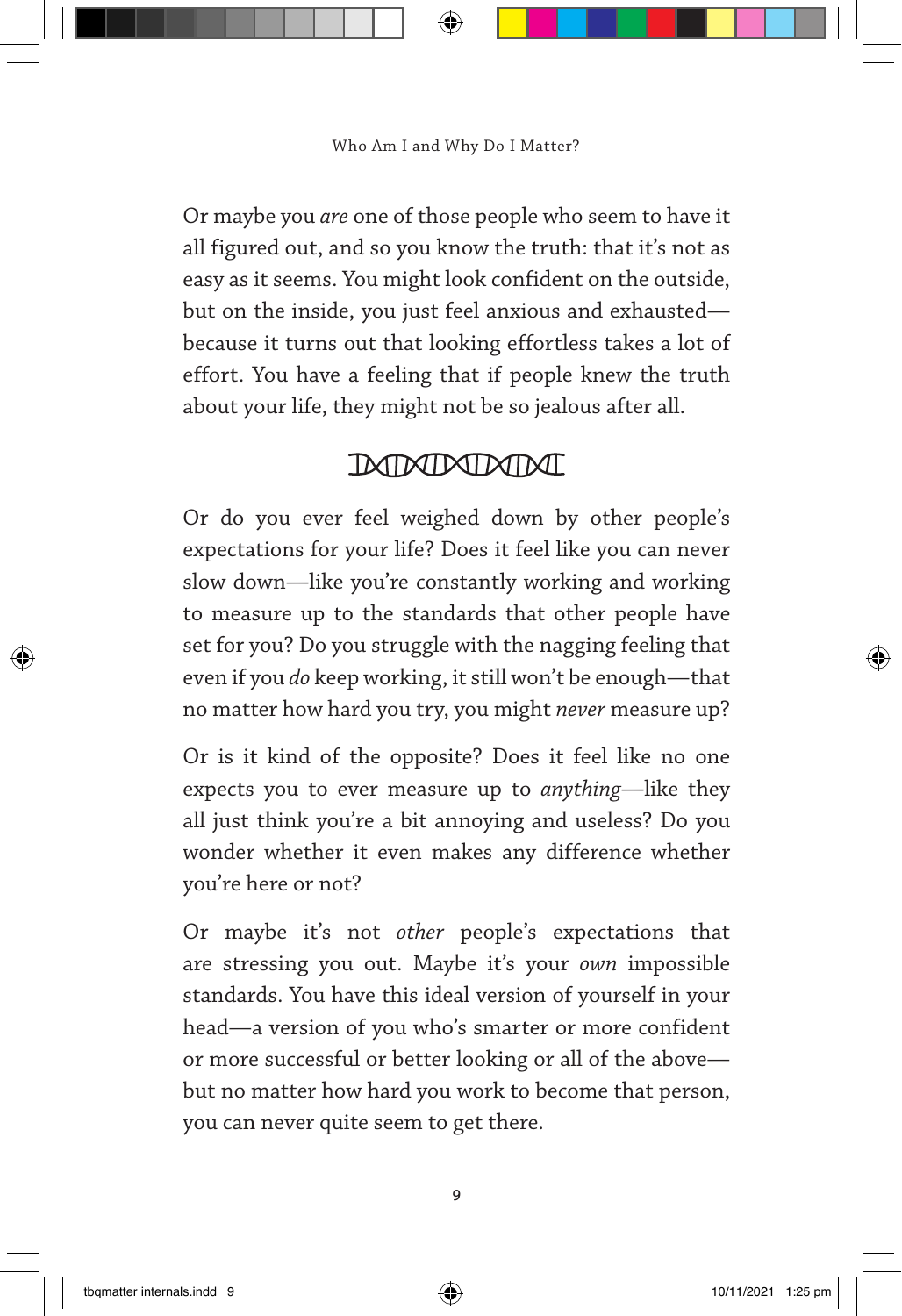Maybe you wish you could find a way to stop worrying about what everyone else thinks and just be yourself.

Or maybe it's worse than that. Maybe you're worried that *being yourself* is exactly the problem—that if people got one clear look at the *real* you, they'd run the other way.

## **IMMINIMMINI**

And look, I know all this might seem like a pretty depressing way to start a book—but the truth is, this stuff is *hard*, right?

We're dropped into this world as helpless little babies and, right from day one, the world is *full* of voices telling us who we are and who we should be.

First, there's our parents and grandparents and other close family. Then, as we get older, there are our teachers, our friends, our definitely-*not*-friends, our coaches, our extended family, and on and on and on. And that's without even mentioning the endless firehose of voices that can come blasting out of our social-media feeds.

Some of those voices are really helpful to pay attention to. Others, not so much. But whether we notice it or not, they all have some kind of impact on how we see ourselves.

So in the middle of all that noise, how do you figure out who the real you is? How do you sort through all those voices and opinions, and figure out the truth about who you are?